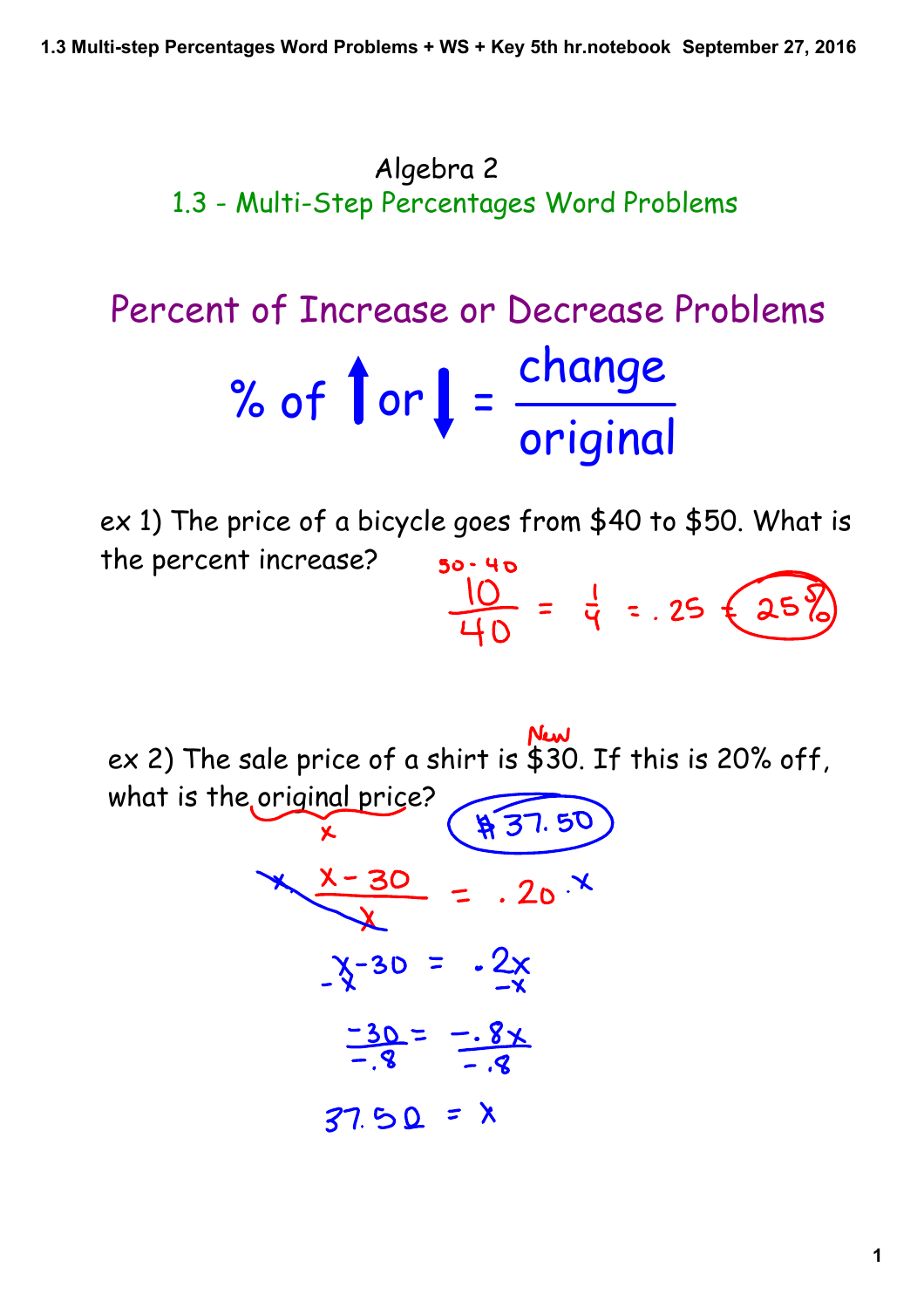# Try this:

1. The value of a house in 1996 was \$80,000. If its value in 1997 is \$85,000, by what % did the value of the house<br>increase?<br> $\frac{$5,000 - $0,000}{80,000} = \frac{5,000}{80,000} = 0.0625$ increase? 2. A television is on sale at a 15% discount. If the original price was \$300, what is the sale price?  $.15.300$  $\frac{300-x}{300-x} = .15.300$ <br>-300-X = 45<br>-300 - X = -300 = \$45 discount  $300 - 45$  $525$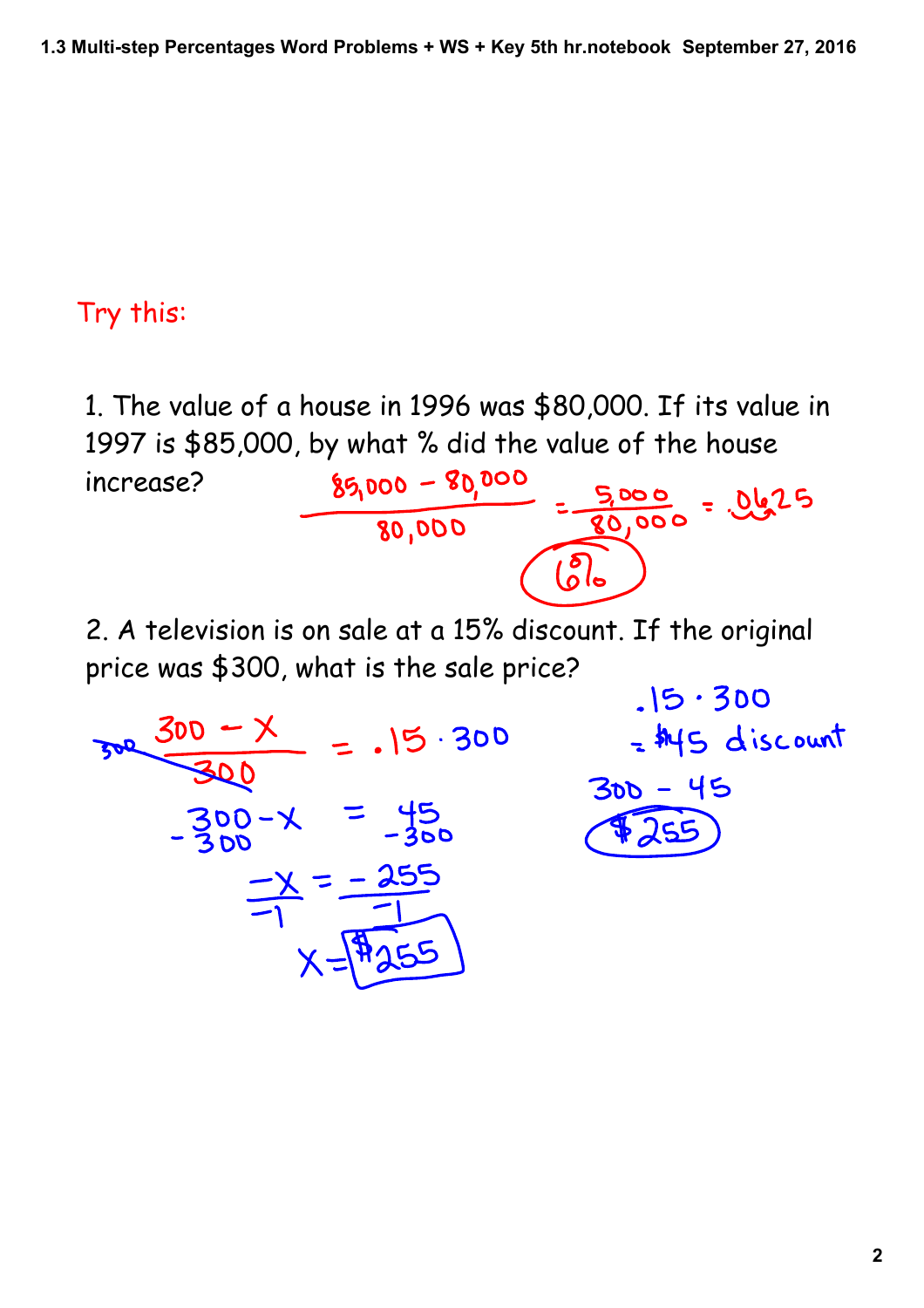### Backwards Percentage Problems

1) A book store uses a 20% markup on cost to make their profit. Find the original, cost of a book that sells for \$15.99



100% of Original Sale Price  $X(100\% + 20\%) = 15.99$  $X(1.2) = 15.99$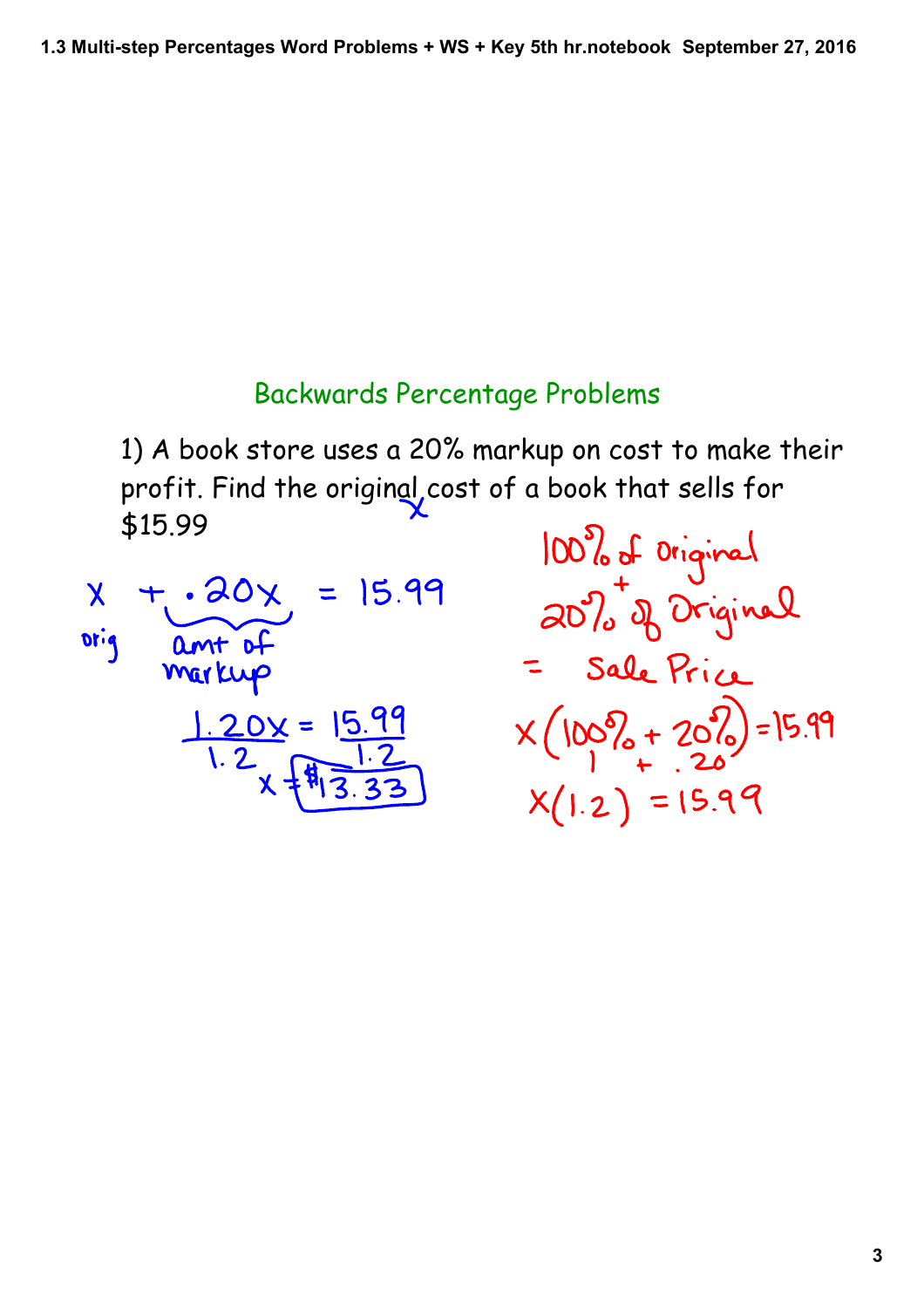# Try this:

A snorkel is marked down 23%. The sale price is \$42.50. What was the original price?

$$
p - .23p = 42.50
$$
  

$$
\frac{.77p}{.77} = \frac{42.50}{.77}
$$
  

$$
p = 55.20
$$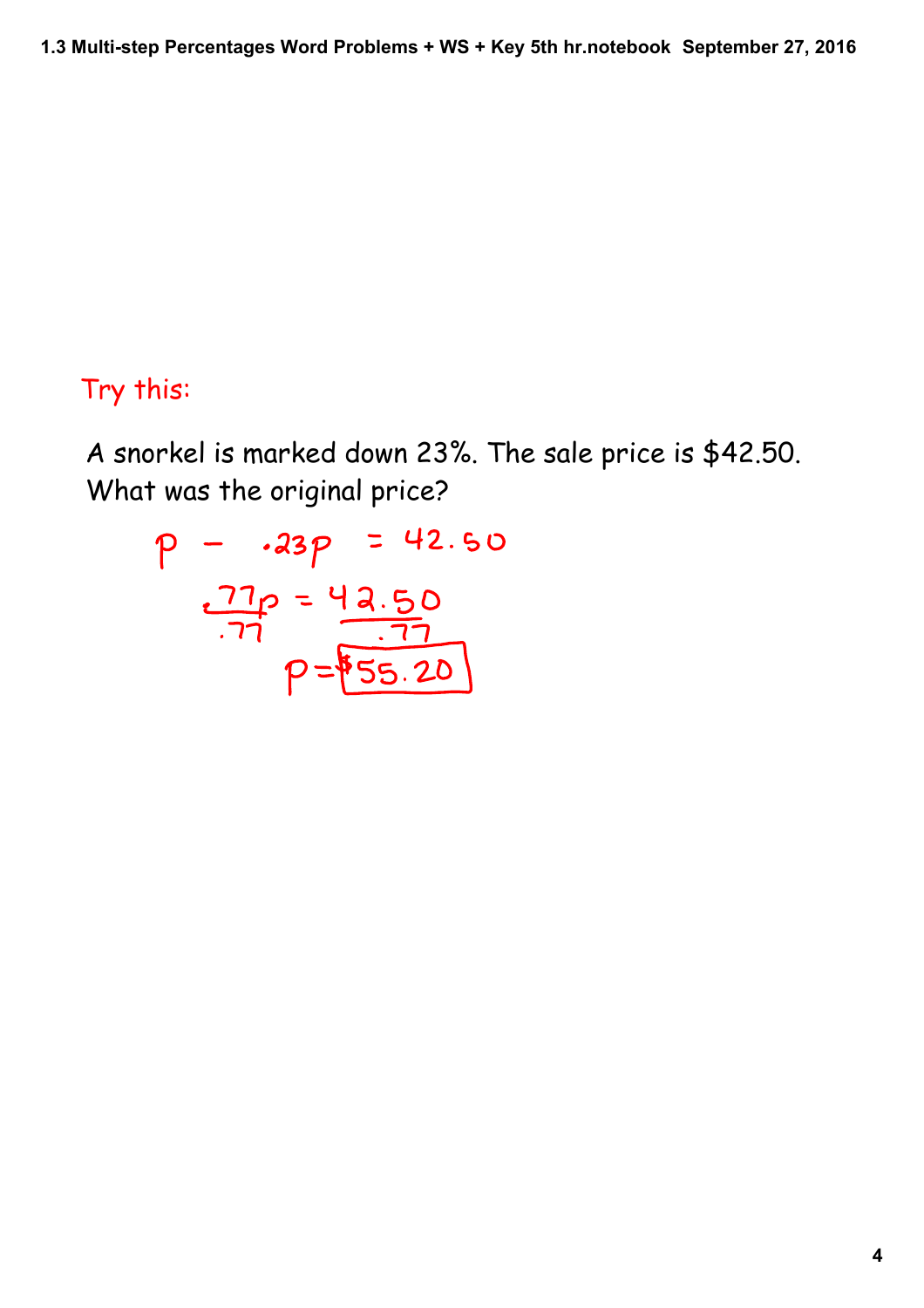Rick found a T-shirt on sale for 40% off the clearance price. The clearance price was already 25% off the original price. The original price was \$32.00. How much did Rick pay for the shirt if there is a tax rate of 7.25%?

| A) \$11.20    | 32.00<br>$25\%$ off $8\frac{15}{32.00}$ = .25.32 = $\frac{4}{8}$<br>32-8 = $\frac{14}{8}$ 24 clearance price |
|---------------|--------------------------------------------------------------------------------------------------------------|
| B) \$12.01    |                                                                                                              |
| $C$ ) \$14.40 | $40\%$ off of \$24 = $.4.24 =$ \$9.60<br>$24 - 9.60 = 6$ 14.40 40% off clearance                             |
| D) \$15.44    | $7.25\%$ of 14.40 = .0725.14.40 = 1.04<br>$14.40 + 1.04 = 615.44$                                            |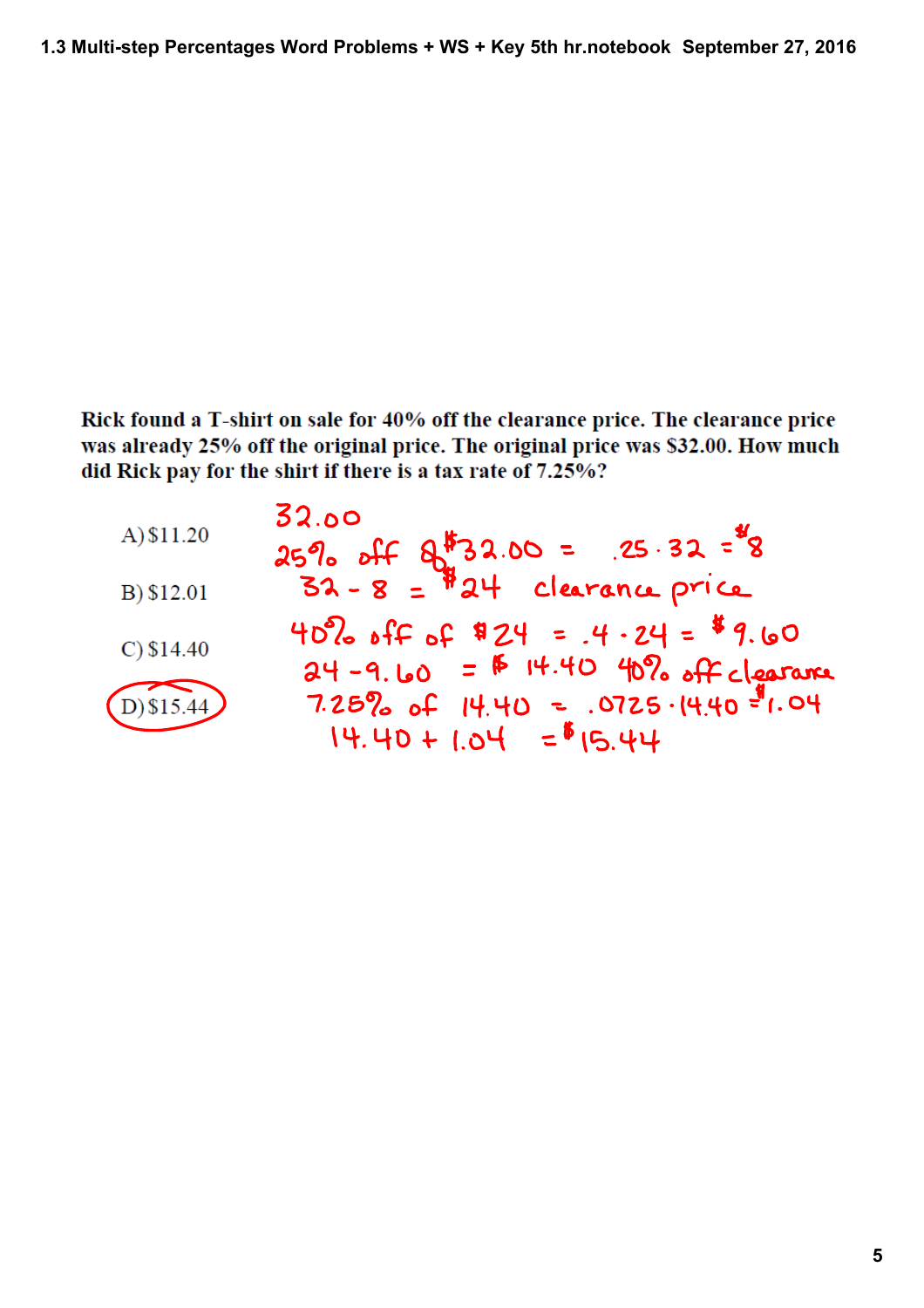**1.3 Multistep Percentages Word Problems + WS + Key 5th hr.notebook September 27, 2016**

# Homework: Worksheet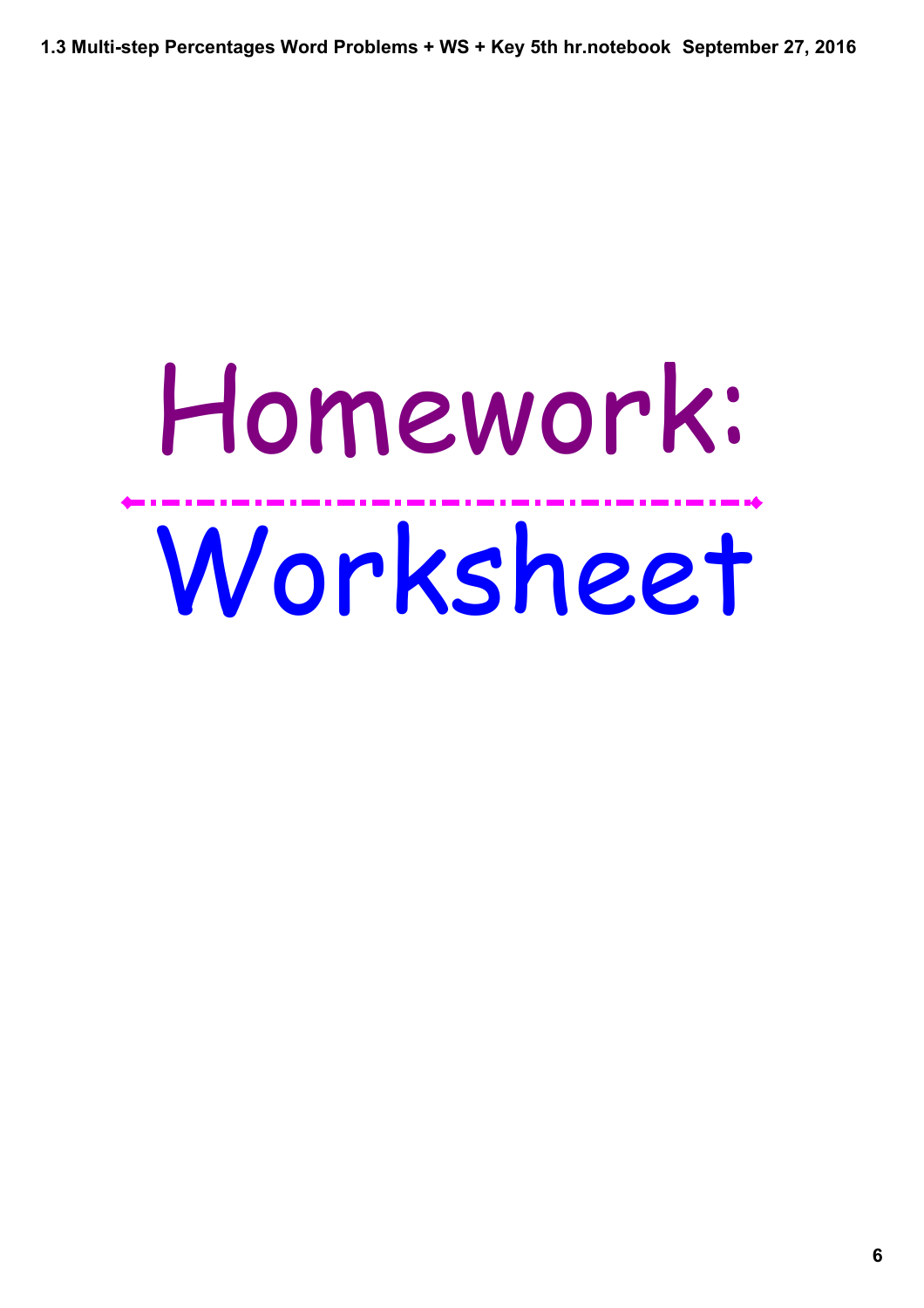### **1.3 Multistep Percentages Word Problems + WS + Key 5th hr.notebook September 27, 2016**

Algebra 2 1.3 Multi-Step Word Problems Practice

Name: Name: Name: Name: Name: Name: Name: Name: Name: Name: Name: Name: Name: Name: Name: Name: Name: Name: Name: Name: Name: Name: Name: Name: Name: Name: Name: Name: Name: Name: Name: Name: Name: Name: Name: Name: Name:

- **1. Suppose you bought something that was priced at \$6.95, and the total bill was \$7.61. What is the sales tax rate in this city? (Round answer to one decimal place.)**
- **2. Suppose a certain item used to sell for seventy-five cents a pound, you see that it's been marked up to eighty-one cents a pound. What is the percent increase?**
- **3. A computer software retailer used a markup rate of 40%. Find the selling price of a computer game that cost the retailer \$25.**
- **4. A golf shop pays its wholesaler \$40 for a certain club, and then sells it to a golfer for \$75. What is the markup rate?**

**5. A shoe store uses a 40% markup on cost. Find the cost of a pair of shoes that sells for \$63.**